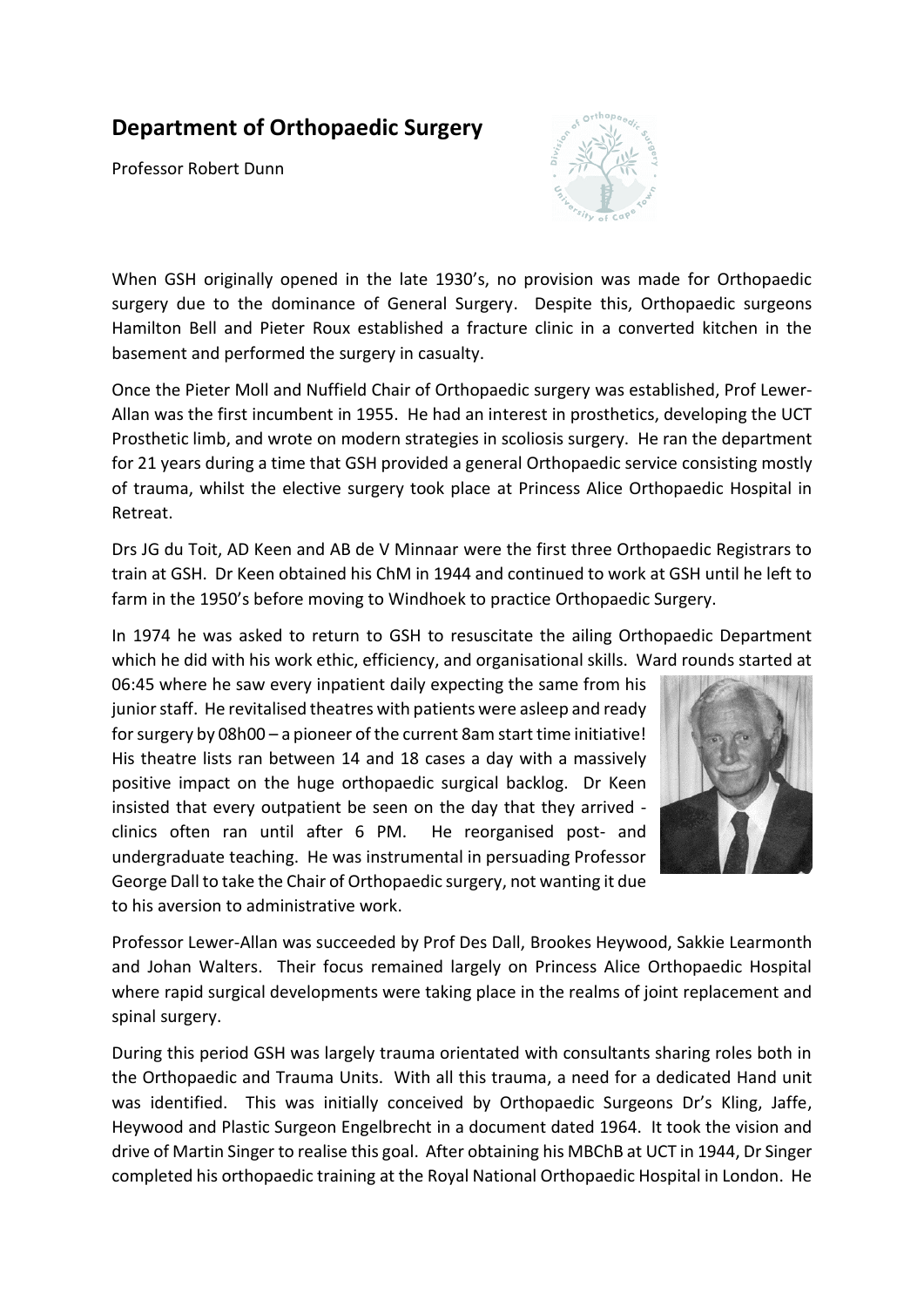returned to Cape Town in 1956 commencing private practice with public sessional involvement at the local hospitals – Princess Alice, Maitland Cottage and GSH. He was responsible for starting the Hand Unit in 1966, building this over the years into the multidisciplinary practice with Plastic Surgery as it is today.

The GSH Hand Unit was the first in the country and today still bears his name. He worked in it from 1966 to 1998 with passion and referred to it as his "love affair with hands". This initiative was again difficult, starting behind a screen in the old trauma unit without even rudimentary equipment. He later invited plastic surgeons to be part of the team to realise his



inherent visionary approach as a multidisciplinary speciality. Singer made it mandatory for all hand registrars to train in microvascular techniques in the small animal lab, operating on rats.

Under Singer's

guidance, the hand clinic introduced a number of firsts: the first hand replants in South Africa and the first Brachial Plexus injury clinic.

Singer also had an influence on the management of lower limb trauma, introducing a cast bracing technique at GSH in 1981 to shorten hospital stay after femoral and tibial plateau fractures; a "hot box" therapy to manage hand patients in an atmosphere of dry heat to prevent spasms; and stockinette sleeve dressings enabling patients to move their hands straight after surgery.



His vision of a dedicated internationally recognised high volume Hand Unit has been realised under the current leadership of A/Prof Michael Solomons, consulting 18881 outpatients and performing 1710 surgeries per annum.

With the late 70's planning of the New Groote Schuur Hospital there was the usual bartering for beds against the powerful General Surgical Department under Prof Jannie Louw. Des Dall motivated for a minimum of 140 Orthopaedic GSH beds based on the rapidly increasing service demand. Despite initial agreement by Prof Louw to accommodate us, this did not come to pass and we were allocated 128 beds.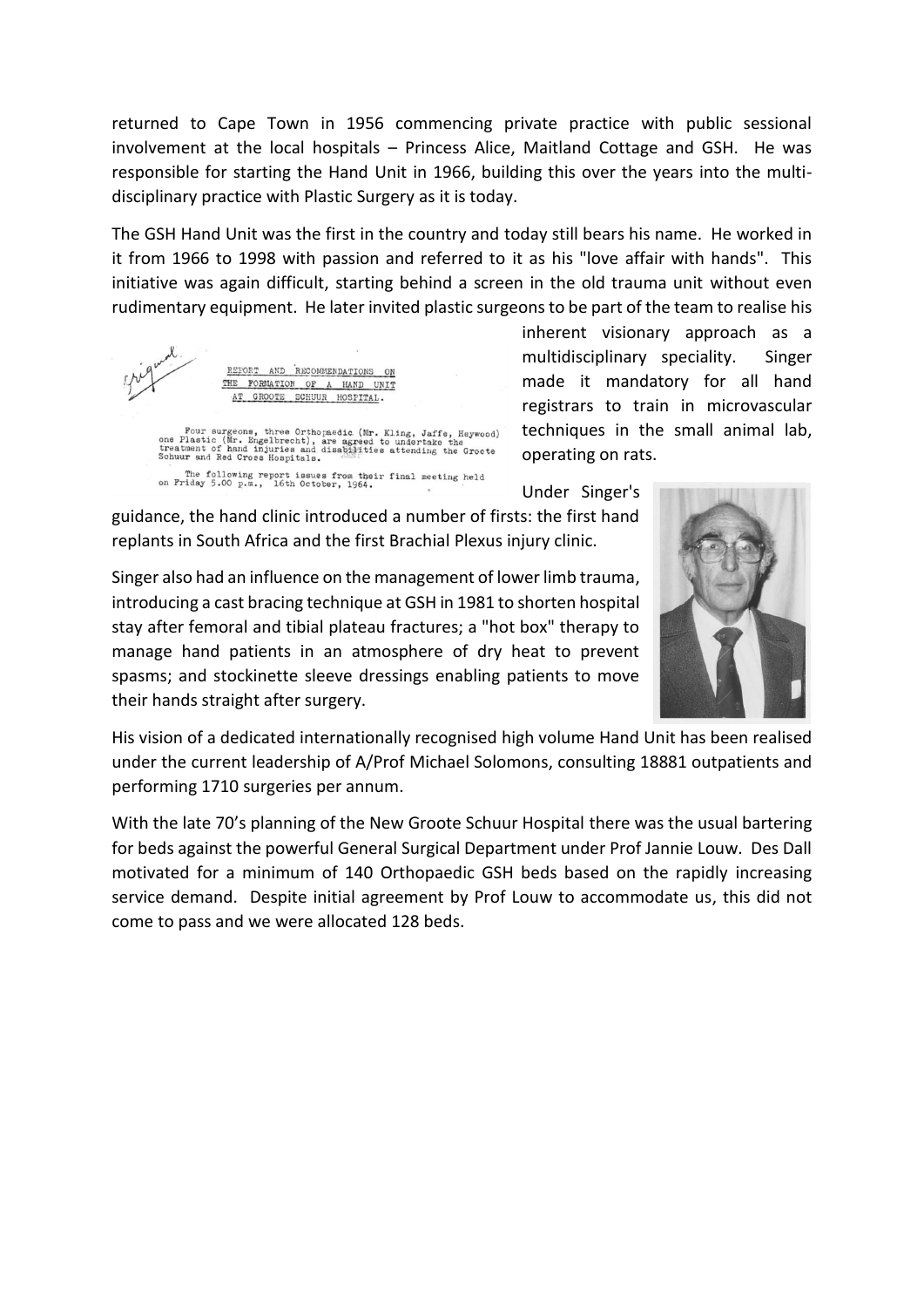In the 90's Orthopaedics led the way in Surgery in terms of transformation with the two full time GSH consultants being Chris Maraspini and Gordon Siboto. Dr Maraspini was the first female Orthopaedic Surgeon to qualify at UCT and Dr Siboto the first black Orthopaedic consultant. They ran the GSH trauma service at a very difficult time of continuous cost cuts



despite increasing workload. Dr Maraspini ensured every trainee obtained a complete trauma education. Dr Siboto developed the service at GF Jooste and subsequently Mitchell's Plain Hospital despite obstruction from the administrators. He developed the pelvic and acetabular reconstruction service for which GSH is locally and internationally recognised. This has been taken over by his mentee, A/Prof Sithombo Maqungo following Gordon's premature death.

In the 1990's there was increasing pressure by the province to rationalise services with the closure of Princess Alice Orthopaedic Hospital. Despite protestation by the Orthopaedic department, the

result was inevitable with less and less support for our elective service. In 1998 PAOH closed and the service relocated to GSH with no additional beds – the service had to be absorbed by GSH with a few sessional staff and additional lists.

This was a tragedy for Orthopaedic Surgery and our patients due to the severe contraction of the service. Our 197 PAOH beds was lost. Our 128 GSH beds were re-organised into 32 adult elective, 21 Paediatric and the rest in two trauma wards. The only way to protect the elective service and training was for trainees to operate on trauma at night – all night. Today "after midnight" remains the Orthopaedic registrar's preserve when the other disciplines tire and we gain access to theatre. Within a few years the paediatric ward was closed leaving 2 adolescent beds of the 21.

One of the strengths of the Orthopaedic department has been the involvement of many highly skilled private practitioners participating as sessional staff despite poor remuneration. This has allowed our patients access to the best treatment and the trainees exposed to the highest level of skill training. With PAOH closing much of this was lost, but fortunately there was a loyal contingent that kept things going initially and then rebuilt.

Despite the massive reduction in beds, orthopaedics had dramatically changed, with more aggressive surgical intervention and post-operative mobilisation allowing shorter admissions. Lack of funding hampered growth however into the mid 2000's.

This lack of funding resources forced the closure of the Spinal Unit at Conradie Hospital in 2003, but provided an opportunity. Robert Dunn, the resident GSH spine surgeon at the time, realised that if well managed, this would bring additional resource to GSH. Despite some local resistance, a proposal was put together which the province had no choice but to accept, as there was no alternative offered. A 6 bedded High Care unit with 3



ventilated beds plus a 15 bedded acute care ward was established with 3 additional lists for spinal cord injured patients. With this came a principal specialist and MO post. This was the start of the rebuild at GSH. The province needed the management of acute spine injury